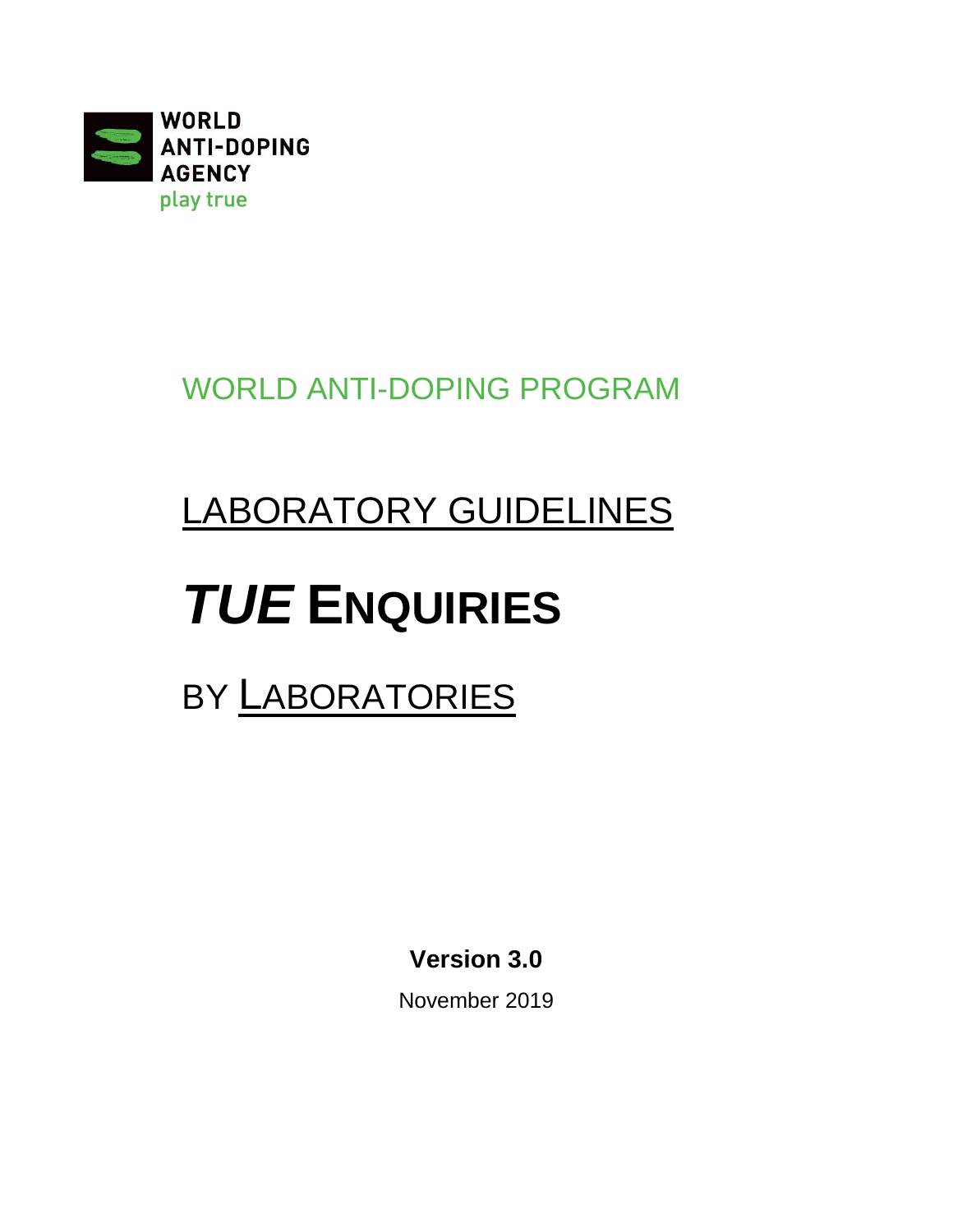

#### **Table of Contents**

| 2. |                                                                             |  |
|----|-----------------------------------------------------------------------------|--|
| 3. |                                                                             |  |
| 4. |                                                                             |  |
|    | 1. Upload the TA-approved TUE Enquiry Form into the Sample's ADAMS record:3 |  |
|    |                                                                             |  |
|    |                                                                             |  |

[For the purpose of these Laboratory Guidelines, *Code* definitions are in *Italics* and ISL definitions are Underlined.]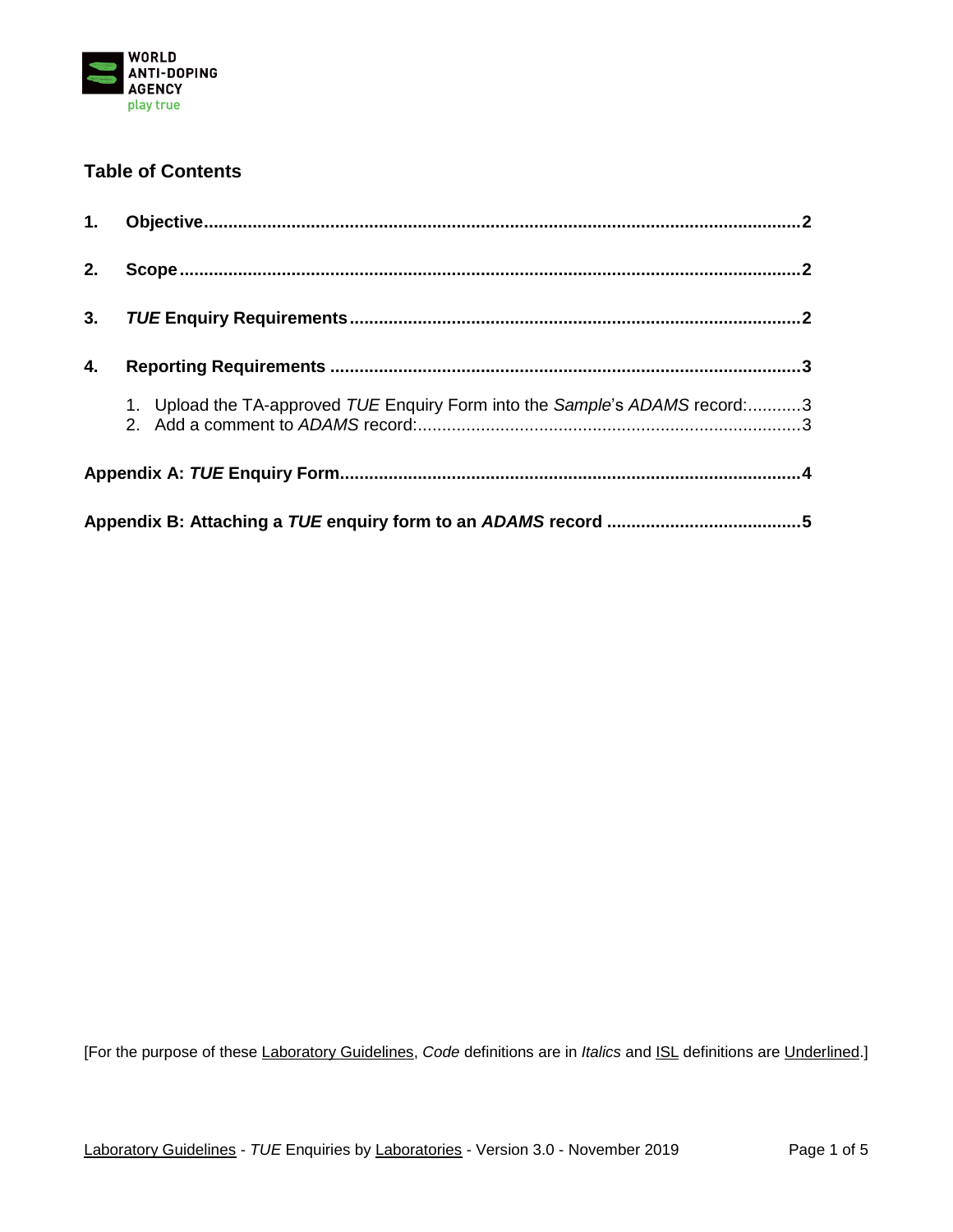

#### <span id="page-2-0"></span>**1. Objective**

The following Laboratory Guidelines are the result of continuing efforts to harmonize Laboratory reporting procedures based on the requirements of the *International Standard* for Laboratories (ISL) 1 . These Laboratory Guidelines were produced to assist the Laboratories in addressing Presumptive *Adverse Analytical Findings* (P*AAF*) in compliance with ISL Art. 5.3.4.5.4.7.3.

In accordance with this Art. of the ISL, the decision to confirm a P*AAF* or to report the test result as a Negative Finding shall be made by the *Testing* Authority and shall be retained by the Laboratory as part of the *Sample* record. The form included as an appendix to these Laboratory Guidelines is an example of how this requirement may be met.

#### <span id="page-2-1"></span>**2. Scope**

These Laboratory Guidelines follow the rules established in the ISL and relevant *Technical Documents* regarding the Analytical *Testing* of *Sample*s. The requirements therein are still fully applicable and shall be respected. These Laboratory Guidelines contain additional recommendations to facilitate the correspondence between Laboratories and *Testing* Authorities and allows for the harmonized recording of such decisions into *ADAMS*. Therefore, these Laboratory Guidelines also provide guidance on how to maintain traceability in Analytical *Testing* and reporting decisions until such time that specialized reporting modules are available in *ADAMS*.

#### <span id="page-2-2"></span>**3.** *TUE* **Enquiry Requirements**

The ISL provides the option for Laboratories, if practicable, to contact the relevant *Testing* Authority to enquire if an approved *TUE* is on file for Amfetamine, Methylphenidate, Beta-2 Agonists, Diuretics, Glucocorticoids, Beta-blockers or for any other *Prohibited Substance* or *Prohibited Method* whose *Use* has been declared by the *Athlete* on the DCF when a P*AAF* is detected in the Initial *Testing*  Procedure. If a *TUE* Enquiry is sent by the Laboratory, it shall be sent to the *Testing* Authority to request guidance, in writing, as to whether, on the basis of a valid *TUE* (as determined by the *Testing* Authority), the *Testing* Authority wishes the Laboratory to confirm the P*AAF* or report the test result as a Negative Finding as detailed in these Laboratory Guidelines.

It is strongly recommended that the **Laboratory** utilizes the template form (Appendix A) in these Laboratory Guidelines (or a Laboratory form containing similar descriptive elements) to receive documented and signed evidence of the *Testing* Authority's instructions.

 $\overline{a}$ <sup>1</sup> <https://www.wada-ama.org/en/resources/laboratories/international-standard-for-laboratories-isl>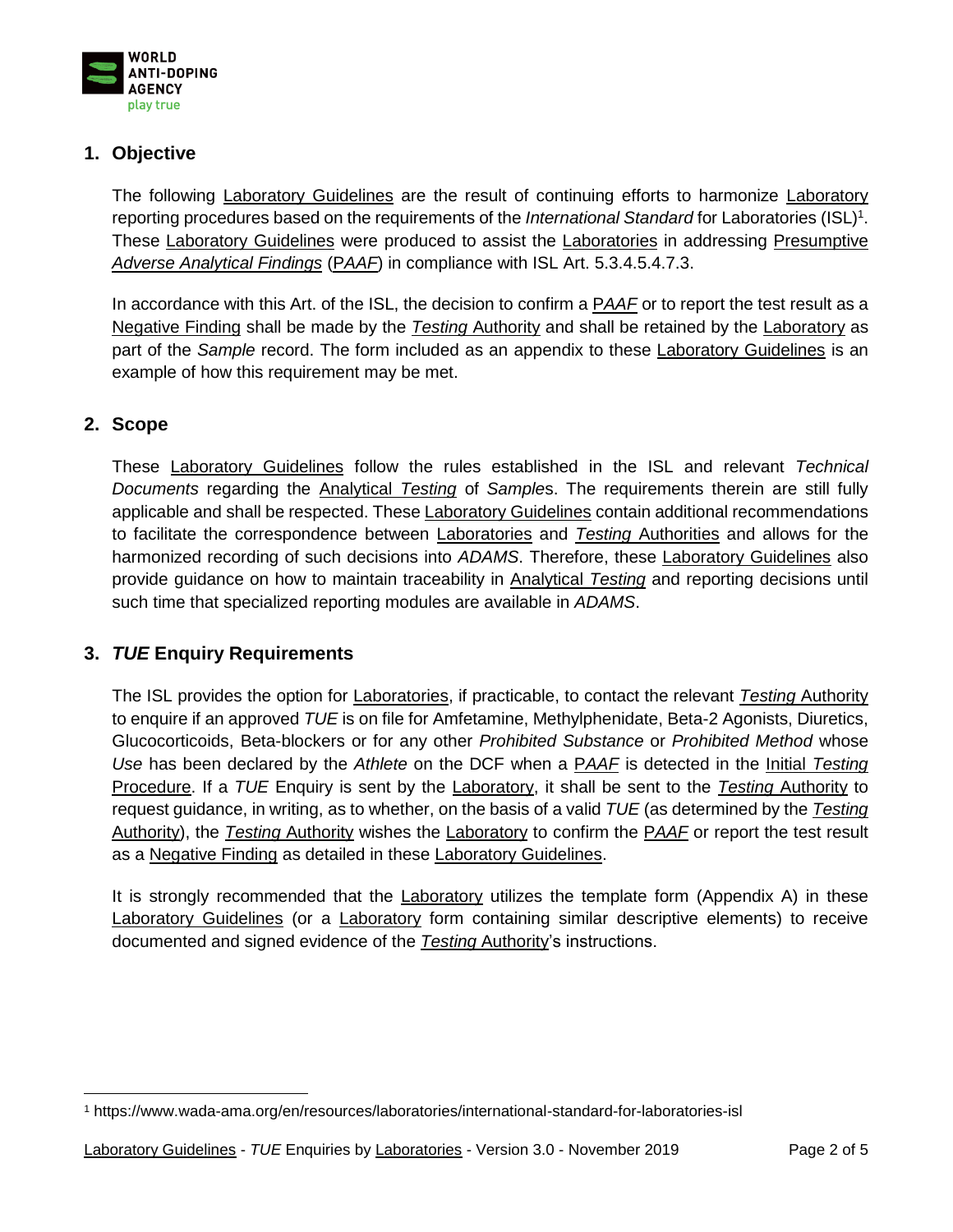

#### <span id="page-3-0"></span>**4. Reporting Requirements**

In order to ensure full traceability of the *Testing* Authority's instructions to confirm the P*AAF* or to report the test result as a Negative Finding, the following guidance shall be followed in order to have traceability to the *Testing* Authority's authorization into the *ADAMS* record.

1. The Laboratory shall record a statement in the comments section of the *ADAMS* record that clearly includes the key words "*TUE* Enquiry" and describes that the *Testing* Authority confirmed the existence of an approved *TUE* and that the test result may be reported as a Negative Finding. The following statement should be included in the *ADAMS* Analysis Details/Explanation/Opinion text field:

<span id="page-3-1"></span>"*TUE* **Enquiry***:* The *Testing* Authority confirmed that a valid *TUE* is on file for **[substance]** and has authorized the reporting of this *Sample*'s test result as a Negative Finding. *TUE* Enquiry record is on file in the Laboratory".

The Laboratory shall produce the *TUE* Enquiry forms if requested by the TA or *WADA*.

- 2. In addition to the statement above, the Laboratory may, optionally, upload the *Testing* Authorityapproved *TUE* Enquiry Form into the *Sample*'s *ADAMS* record:
	- Upload and attach the signed *TUE* enquiry instructions (in pdf format) through the "Activities" Tab in the *ADAMS* record (see Appendix B).
	- Save the *ADAMS* record and submit.

<span id="page-3-2"></span>It is noted that the *TUE* enquiry form may be uploaded as described in Appendix B without the need for the *Testing* Authority to "un-match" the *ADAMS* record.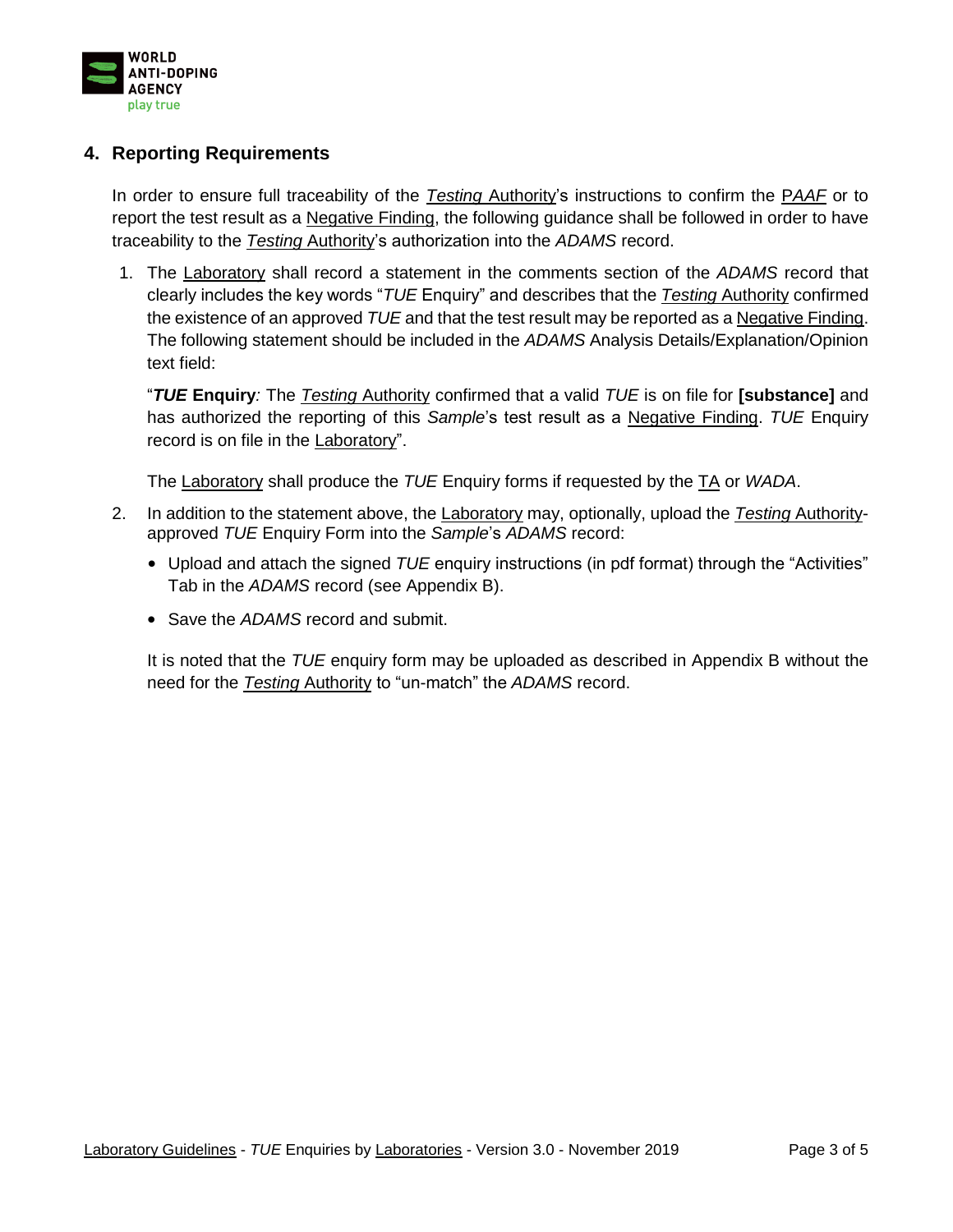

### **Appendix A:** *TUE* **Enquiry Form**

<span id="page-4-0"></span>

| Date:                               | <b>Sample Code:</b>      |
|-------------------------------------|--------------------------|
|                                     |                          |
| <b>Testing Authority:</b>           | <b>Sport/Discipline:</b> |
| <b>Mission Code/Batch ID/Event:</b> |                          |

The Initial *Testing* Procedure(s) (ITPs) applied to the *Sample* identified the following Presumptive *Adverse Analytical Finding*(s), which may be linked to an approved *TUE.*

| <b>Presumptive Adverse Analytical finding</b>                                                            | <b>Estimated concentration</b> <sup>1</sup> |
|----------------------------------------------------------------------------------------------------------|---------------------------------------------|
| S.6a Amfetamine                                                                                          |                                             |
| S.6b Methylphenidate                                                                                     |                                             |
| S.3 Beta-2 Agonist [specify substance(s)]:                                                               |                                             |
| S.5 Diuretic [specify substance(s)]:                                                                     |                                             |
| S.9 Glucocorticoid [specify substance(s)]:                                                               |                                             |
| $\Box$ P.1 Beta-blocker [specify substance(s)]:                                                          |                                             |
| Other Prohibited Substance or Prohibited Method declared on the DCF<br>[specify substance(s)/method(s)]: |                                             |

**1** the concentration value is a non-confirmed estimate based on a qualitative ITP result.

#### **Section below to be completed by the relevant** *Testing* **Authority**

=========================================================================

As per the ISL v.10.0 Art. 5.3.4.5.4.7.3, please indicate below whether the Laboratory shall perform a Confirmation Procedure (based on the existence or absence of a valid *TUE* for this *Prohibited Substance* / *Prohibited Method* related to the *Sample* identified above).

| Do not confirm the Presumptive Adverse Analytical Finding and report<br>the test result as a <b>Negative Finding.</b> |
|-----------------------------------------------------------------------------------------------------------------------|
| A valid TUE, in compliance to the TUE International Standard, is on file <sup>2</sup> .                               |
| Confirm the Presumptive Adverse Analytical Finding and report the<br><b>Confirmation Procedure result.</b>            |

2 It is the responsibility of the *Testing* Authority to ensure that the nature of the *Prohibited Substance*(s) found in the *Sample* is/are commensurate with the prescription indicated on the granted *TUE*. If not proceeding with the Confirmation Procedure, then the *Testing* Authority shall provide *WADA* with a copy of the approved *TUE* or the associated *ADAMS TUE* number.

| Name and title of responsible person: |       |
|---------------------------------------|-------|
| Signature of responsible person:      |       |
| Organization:                         | Date: |

**Please forward this completed form to the Laboratory at:** Fax: 123-456-7890 or email [scientist@laboratory.org](mailto:scientist@laboratory.org)